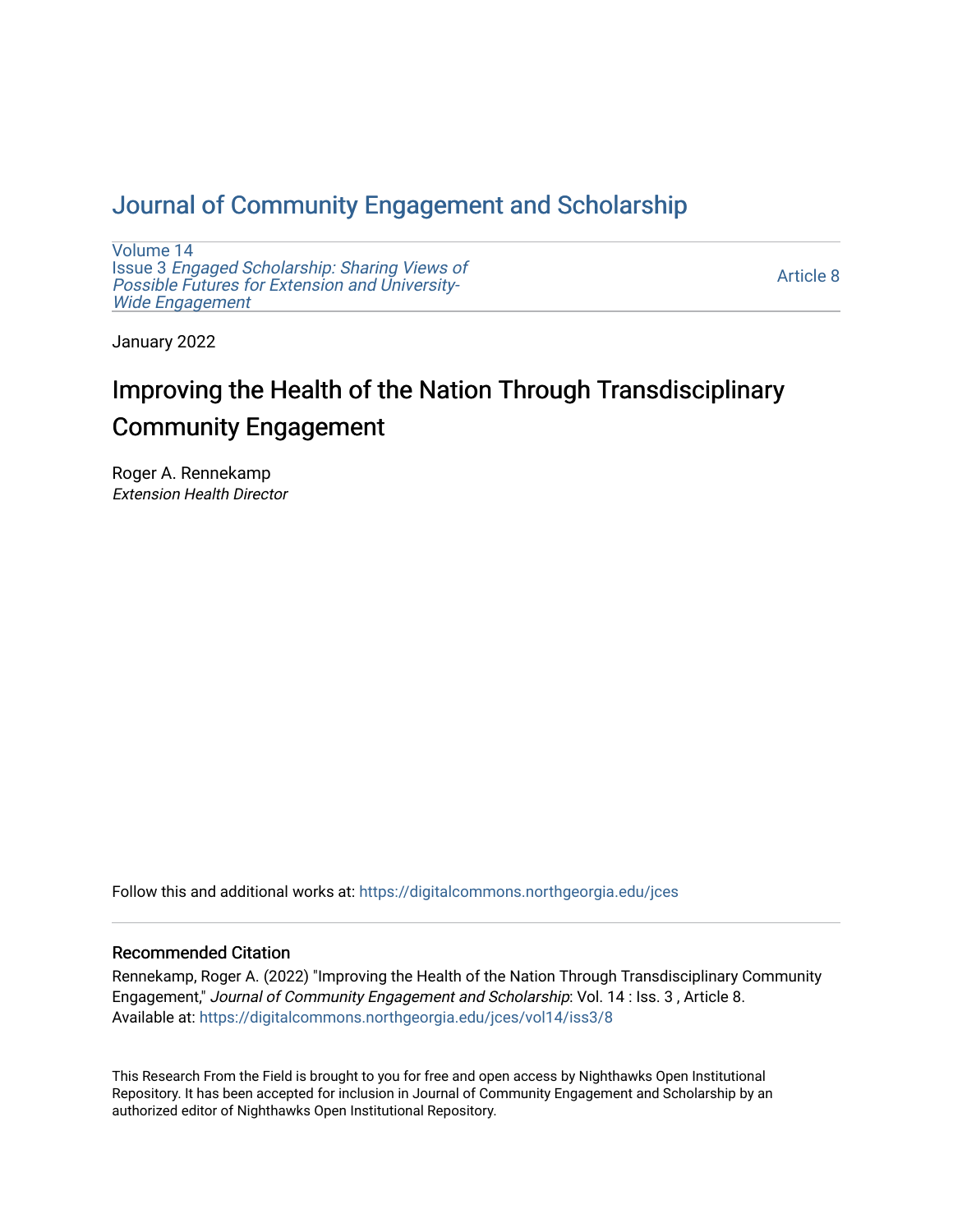# **Improving the Health of the Nation Through Transdisciplinary Community Engagement**

Roger A. Rennekamp

#### **Abstract**

This article chronicles how three land-grant universities and one non-land-grant university medical center have transformed to meet the needs of people where they live, work, learn, and play. In this article, we first get a glimpse of how an institutional commitment to community engagement and supportive administrative structures are advancing community-based public health practice at Oregon State University. Next, we learn how Texas A&M's AgriLife Extension Service is using community data to focus on the most pressing needs of the state's 254 counties. We then examine how Mississippi State University is working to address the shortage of health care professionals in its state by introducing young people to health careers and encouraging medical students to practice in the state. Finally, we learn how the University of New Mexico Medical Center and New Mexico State University are using the tried-andtrue principles of cooperative extension to address the state population's health needs through Health Extension Rural Offices.

Higher education's role in improving the health of the nation dates back more than 250 years to the creation of the United States' first medical school at the University of Pennsylvania in 1765. In the decades to follow, several other private institutions, including Columbia, Harvard, and Dartmouth, also established medical education programs. But it wasn't until the early part of the 19th century that public universities followed suit. Over time, "teaching hospitals" were created to meld medical instruction with clinical care (Slawson, 2012). It wasn't long before universities also became leading sites of biomedical research.

Today, medical education, clinical care, and biomedical research are highly visible components of higher education's contribution to public health. Less visible is community-based work in which faculty and staff collaborate with members of a given community to develop solutions to the community's most challenging health issues. This article introduces readers to an innovative action framework developed by the Cooperative Extension System that can be used by all colleges and universities to improve community health and well-being through authentic, transdisciplinary community engagement.

### **The Cooperative Extension System**

One of the mechanisms by which land-grant universities are working to advance health and well-being is through their respective Cooperative Extension organizations. Established by the Morrill Act of 1862, these universities have a special covenant with the people of the nation to ensure that their institutional knowledge resources are readily applied toward the purpose of enhancing the public good. The community outreach and engagement mission of these universities was codified by the Smith-Lever Act of 1914. Funds authorized by the Smith-Lever Act continue to be distributed to land-grant universities to help them fulfill this mission.

Often better known for its historic work to promote scientific agricultural practices, the Cooperative Extension System is now fully committed to utilizing its network of more than 3,200 branch offices to advance the health of the nation. Early on, Cooperative Extension's health-oriented work focused heavily on the dissemination of science-based information meant to inform individuals' health choices. Throughout its history, Cooperative Extension has used many different methods to inform and influence these choices, including publications, workshops, and personal counseling.

Without question, there is much that individuals can do on a personal level to improve their health, such as increasing their physical activity and eating healthier meals. Currently, only one in four adults engages in the minimum recommended amount of leisure-time physical activity (Physical Activity Guidelines Advisory Committee, 2018), and only one in 10 meets federal guidelines for fruit and vegetable consumption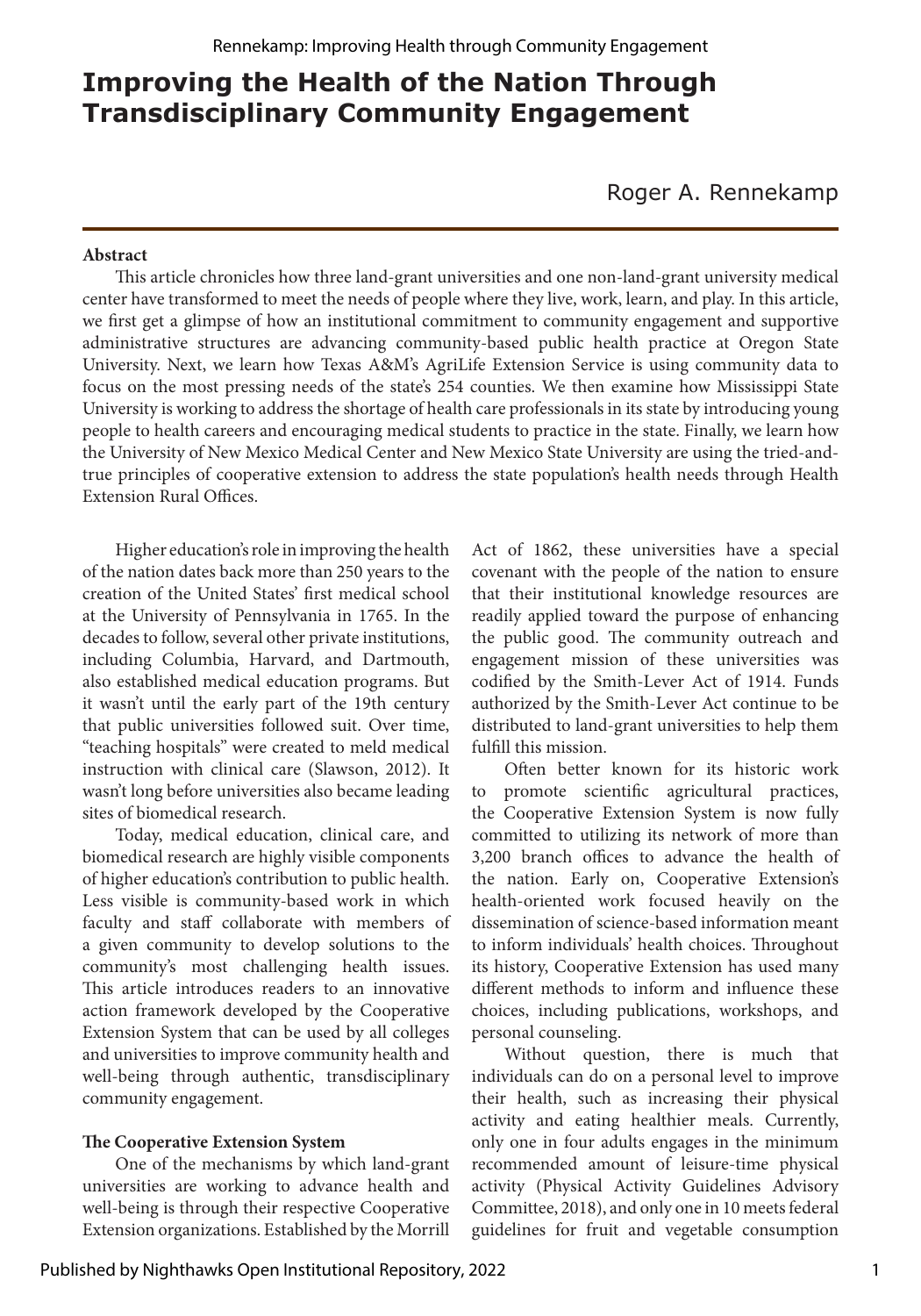(Lee-Kwan et al., 2017). But individuals can only choose among the alternatives available to them. One's ability to make healthy choices is limited or promoted by a complex system of contextual factors. Collectively, these factors are referred to as social determinants of health.

Many social determinants, however, influence health in ways that extend beyond individuals' ability to make healthy choices. For example, a toxic waste site located near a community where the residents are primarily people of color may produce adverse health outcomes that cannot be attributed to individual choice.

But no single organization alone can address the negative impacts of social determinants of health. Consequently, if Cooperative Extension and its affiliated land-grant universities are committed to improving the health status of the nation, they must learn to work in new ways that extend beyond promoting individual behavioral changes.

### **Toward a New Framework**

In 2012, the Extension Committee on Organization and Policy (ECOP) appointed a National Task Force on Health to identify systemwide priorities to guide Cooperative Extension's work in the area of health for the next 3 to 5 years. Approved by ECOP in 2014, Cooperative Extension's National Framework for Health and Wellness (Braun et al., 2014) was instrumental in establishing work in the area of health as a priority for the Cooperative Extension System. It also raised the visibility of Cooperative Extension's health-related work and catalyzed the establishment of new programs, partnerships, and professional development opportunities for staff. This framework, however, stopped short of charting a systemwide pathway for incorporating social determinants of health into Cooperative Extension's historic work focused on promoting healthy behaviors.

Recognizing the need for updated guidance in this area, ECOP appointed a Health Innovation Task Force in 2020 to provide recommendations for system-level change that would further advance Cooperative Extension's health-related work. A subgroup of that task force worked for more than a year to develop Cooperative Extension's National Framework for Health Equity and Well-Being (Burton et al., 2021), which was approved by ECOP in 2021. The updated framework was informed by an examination of major health-related events that have occurred since 2014, changes that have occurred within the Cooperative Extension System

since the development of the original framework, and a review of current literature and best practices in relevant fields.

The updated framework emphasizes three core themes that align with contemporary population health practice: promoting health equity, focusing on social determinants of health, and accomplishing work though community coalitions.

It is also important to note that the updated framework uses the term "well-being" rather than "wellness" to align with terminology being used by the Centers for Disease Control and Prevention (CDC), the Robert Wood Johnson Foundation (RWJF), and Healthy People 2030. For example, Healthy People 2030 has chosen to use "well-being" in association with "health" to reflect individuals' ability to meet personal and collective needs under changing conditions in society (Pronk, et al, 2021). Well-being also aligns more closely with the construct of health-related quality of life (CDC, 2018).

The term "wellness" is typically "used to refer to services aimed at an individual. For these and probably other reasons, practitioners and researchers working with systems and communities use the term well-being" (M. Roulier, personal communication, May 26, 2020). Compared to wellness, the concept of well-being also includes such considerations as how satisfied people are with their lives as a whole, the sense of control they have over their lives, and their sense of purpose in life (New Economics Foundation, 2012). Well-being also entails "being accepted into and belonging to a community, providing and receiving support from others, and acting as a legitimate contributor to a common world" (Secretary's Advisory Committee for Healthy People 2030, 2018, p. 2).

# **A Framework for Health Equity and Well-Being**

Developed specifically for the Cooperative Extension System, the framework described here (Figure 1) can also inform broader efforts by institutions of higher education to develop authentic partnerships with communities to address the root causes of systemic inequities. Those within Cooperative Extension will notice some similarities with the 2014 framework, the most notable of these being the continued use of a multilayered socio-ecological model to show the relationships between individuals and the environments in which they live.

The outer ring of Figure 1 represents some of the many root causes of structural inequity. When decision-makers establish norms, policies, and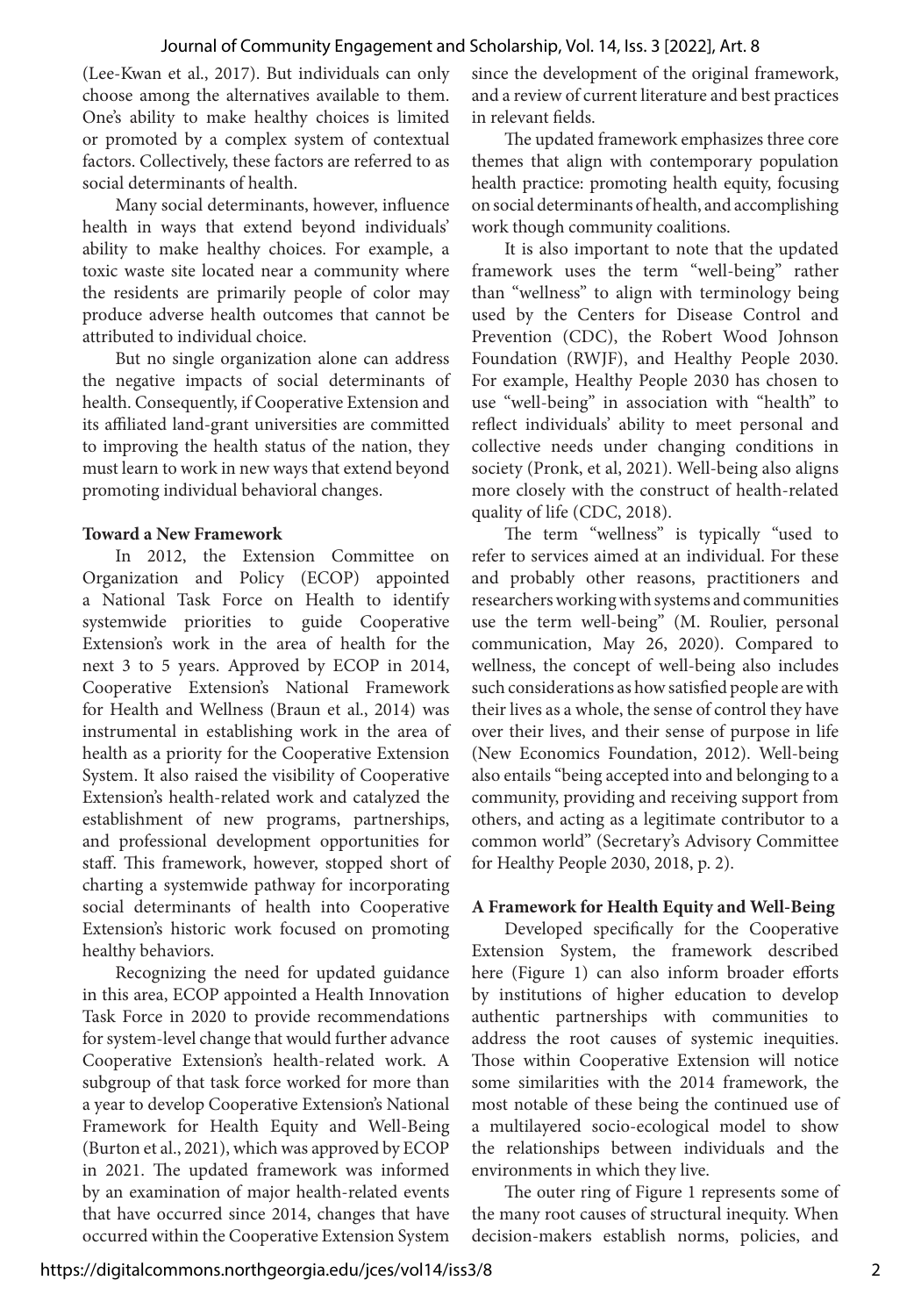



practices through a lens of racism, xenophobia, or sexism, some groups may be denied access to assets and conditions that support lifelong health and well-being. In this model, these assets and conditions are depicted as social determinants of health. This framework incorporates the nine social determinants of health identified by the National Academies of Sciences, Engineering, and Medicine (Weinstein et al., 2017). Access to healthy food was added as a 10th determinant because of its centrality to the work of Cooperative Extension.

Cooperative Extension's work begins with identifying the health inequities that may exist in a given community. The model not only acknowledges Cooperative Extension's historic efforts to improve health though communication and education but also emphasizes the importance of working with and through coalitions to create healthy communities. The work of these coalitions frequently focuses on addressing the social determinants of health that pose barriers to achieving optimal health.

Together, this work focuses on the dual goals of (a) improving population health and (b) achieving equity in health status. The "fin" attached to the left of the ovals in Figure 1 lists the five high-level recommendations that the Cooperative Extension System must implement if it is to be effective in achieving these dual goals:

- 1. Advance health equity as a core systemwide value to ensure that all people have a fair and just opportunity to be as healthy as they can be.
- 2. Utilize community assessment processes that integrate data science and resident voice to identify and address health inequities with greater precision.
- 3. Invest in the success and visibility of Extension's health-related professionals, programs, and initiatives.
- 4. Establish partnerships with academic units, universities, government agencies, corporations, nonprofit organizations, and foundations that share a commitment to reducing or eliminating health inequities.
- 5. Utilize a community development approach to advance the work of coalitions focused on influencing the social determinants of health.

The sections that follow provide the rationale for the development of these recommendations and the theoretical underpinnings of each. The discussions of each recommendation are followed by examples of how various land-grant universities across the nation have already begun to implement the recommendations. These examples were obtained from various contributing authors at those universities.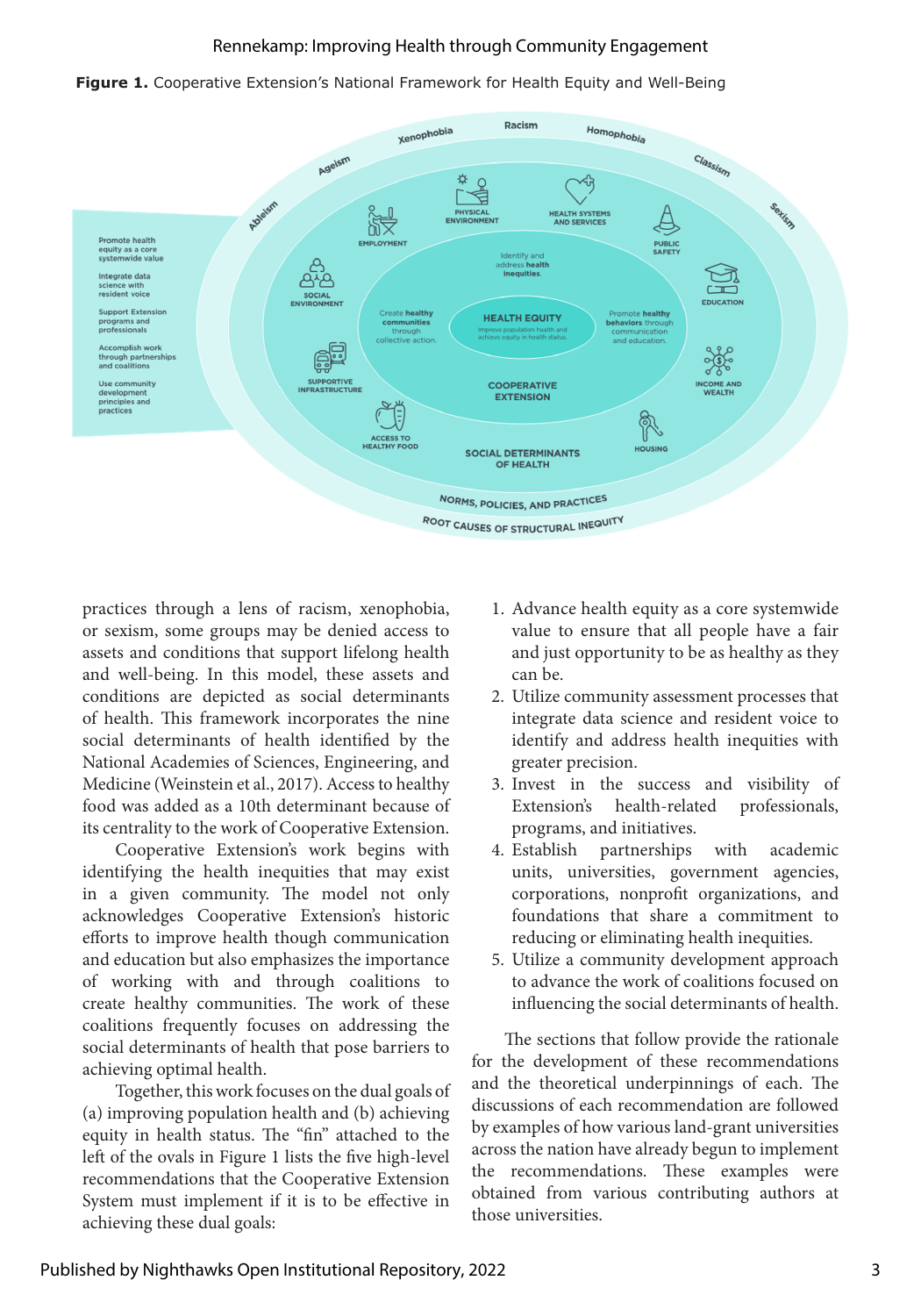### Journal of Community Engagement and Scholarship, Vol. 14, Iss. 3 [2022], Art. 8

*Make Health Equity a Core Systemwide Value*

RWJF defines "health equity" as a condition that exists only when "everyone has a fair and just opportunity to be as healthy as possible (Braveman, 2017). Implied in this definition is the notion that not everyone currently has that opportunity. By establishing health equity as a core systemwide value, Cooperative Extension acknowledges that inequities in health outcomes are more than an unfortunate given and makes a public commitment to addressing the conditions that create them. Although Cooperative Extension is well positioned to serve as a catalyst for addressing inequities, doing so will require a shift in how Extension views its work.

To ensure that all people have fair and just opportunities to experience optimal health, the coalitions working on this issue must identify the groups experiencing the most significant barriers to achieving health and work to reduce or eliminate these barriers. This contrasts with "paintbrush approaches" in which communities are viewed as homogeneous in nature and efforts to improve health tend to be one-size-fits-all interventions. Such efforts may incrementally improve the health status of large groups of people but make little or no progress toward closing the health gaps that exist between groups. Unfortunately, precision approaches focused on improving the health of those experiencing the greatest inequities are perceived by some stakeholders as giving preferential treatment to those groups.

One approach for producing both universal and targeted improvements in health outcomes is appropriately referred to as "targeted universalism" (powell et al., 2019). Targeted universalism sets universal goals for the general population that are accomplished through precision approaches tailored to the needs of different groups. Using such a frame, communities would begin by identifying measurable health goals that everyone should be able to achieve. Those communities would then focus on identifying obstacles to achieving those goals, calling attention to the inequities, and committing resources toward closing any gaps that exist.

**In Practice**. At Oregon State University (OSU), Cooperative Extension's health-related work is administered through the College of Public Health and Human Sciences. This work has a dual focus on improving the health of individuals and the communities in which they live. A strong equity focus is incorporated into OSU's goals for both individuals and communities. The work of community-based faculty and staff aligns directly with these two goals.

OSU used both universal and precision approaches in its response to the COVID-19 pandemic. OSU Extension faculty and staff worked in partnership with the Oregon National Guard, Oregon Department of Agriculture, and Oregon Office of Emergency Management to distribute 915,000 KN95 masks and 5,000 gallons of hand sanitizer across the state of Oregon. But when a COVID-19 hot spot was detected in a seafood packing plant where most of the workers identified as Latino or Indigenous Guatemalan, a precision approach produced a community-supported initiative aimed at helping those workers obtain face coverings, fill out rental assistance forms, navigate the health care system, and purchase groceries while quarantined. Culturally responsive resource materials in both Spanish and Mam (a nonwritten Indigenous Guatemalan language) were developed with and for the affected population. The application of an equity lens was credited as key to the success of the project, beginning with an assessment of who can access health information and, more importantly, who cannot and why.

## *Integrate Data Science With Resident Voice*

One of the most widely used sources of data on health outcomes and the factors that influence health is the County Health Rankings & Roadmaps (CHR&R) resource developed by the University of Wisconsin Population Health Institute with support from RWJF. This resource provides a snapshot of the overall health of the people who reside in a particular county. CHR&R data can catalyze community action, but only when local leaders possess the skills needed to integrate data with resident voice. While data can provide important information about "what is," resident voice provides information on "why" and "what to do about it." In short, residents of a community give meaning to the data about that community. CHR&R also provides communities with an array of resources for supporting collective action aimed at improving community health.

While counties are important governmental structures used for social organization and the deployment of resources, they are not homogeneous in their makeup, let alone in the health status of their residents. As a result, health assessments conducted at the county level often lack the granularity needed to identify the communities within that county that are experiencing the poorest health outcomes. In a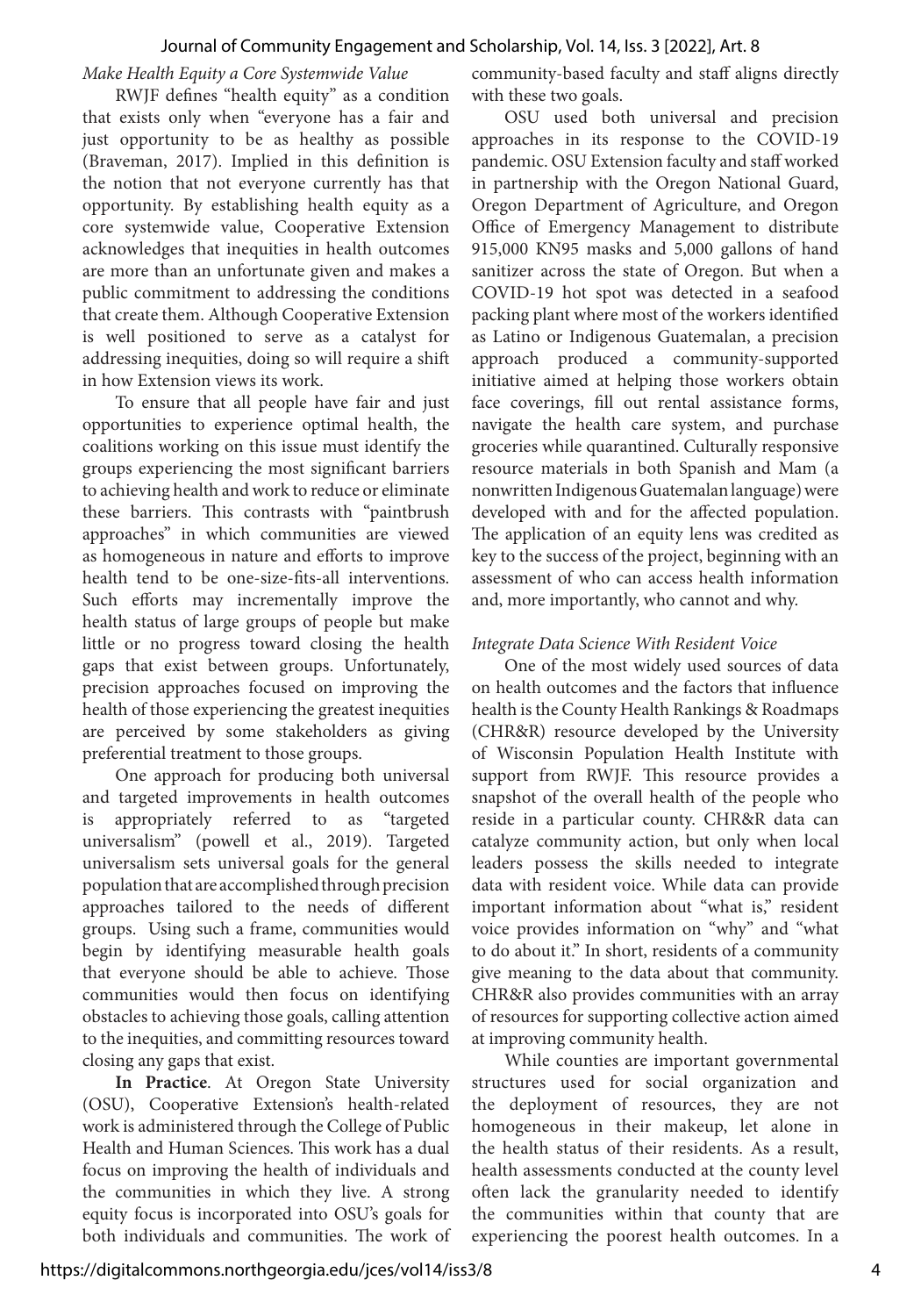sense, these county-level assessments may actually mask existing health inequities. To ensure that interventions are tailored to the unique needs of communities bearing the greatest health burdens, it is necessary to examine health by census tract or zip code. The CDC's PLACES: Local Data for Better Health allows communities to access health outcome data at the census tract level and actually visualize disparities.

**In Practice**. In 2018, the Texas A&M AgriLife Extension Service developed a practical resource for local planning groups to use in identifying health issues and focusing their work. The State of Health tool is a two-page infographic that contains data related to health outcomes, risk factors, and contextual influences on the overall health of a region. Measures of health outcomes include diabetes prevalence, cardiovascular deaths, premature mortality, percentage of adults who report being in fair or poor health, and the number of poor mental health days that people reported experiencing in the last month. Risk factors include adult obesity, adult smoking, physical inactivity, and excessive drinking. Contextual factors include measures of the food environment, percentage of uninsured residents, median household income, and percentage of children living in poverty. The infographic shares data in a way that is easy for local communities to understand. Community groups use the information presented through the infographic to make data-informed decisions about where to focus resources.

 Cooperative Extension's added focus on health has also helped the Extension Service in Texas attract new resources to support its health focused work. Some of those new resources stemmed from the creation of Healthy South Texas, a targeted effort that partners AgriLife Extension Service and the Texas A&M Health Science Center to provide chronic disease management and prevention programs in 27 South Texas counties. Across the region, Extension agents worked with health coalitions, partners, and residents to plan programs. Thanks to the efforts and the reach of Cooperative Extension, 115,000 adults and youth from these counties participated in the Walk Across Texas physical activity challenge in the first 5 years. Healthy South Texas has been funded by the Texas Legislature since 2015.

The Healthy Texas Institute was established by the Texas A&M University System Board of Regents in 2019 to provide an operational structure for Healthy Texas and foster further collaboration. The institute has shared leadership from A&M Health Science Center, AgriLife Extension, and AgriLife Research. In January 2021, the Healthy Texas Institute piloted a new evaluation strategy with common measures across Healthy South Texas programs and a custom data collection portal.

### *Invest in Professionals, Programs, and Initiatives*

Cooperative Extension's National Framework for Health and Wellness (Braun et al., 2014) greatly accelerated health's rise in prominence for Cooperative Extension. Perhaps most indicative of health's emergence as a priority has been the increased use of the word "health" in the lexicon of the system. Many state Extension services now name health as a priority in their strategic plans. In some states, units that were previously referred to by historic program area names are reframing their work and adopting unit names that better reflect the inclusion of health-related work.

Cooperative Extension has also started to hire many more individuals with formal training in health-related disciplines. For example, Texas A&M University is recruiting and hiring individuals with educational backgrounds and experience in public health, community health, health promotion, nutrition, and related fields for county-based Cooperative Extension positions. In addition, many land-grant universities are providing professional development opportunities for existing staff that will help them build essential knowledge and skills for expanded work in health. Additionally, an annual National Health Outreach Conference provides Cooperative Extension personnel from across the nation with an opportunity to engage in professional development sessions and to network with others who have similar interests.

Cooperative Extension's efforts to establish health as a systemwide priority have not gone unnoticed by federal agencies and the nonprofit sector. Because many of the 32,000 Cooperative Extension employees are located in field offices and have gained the trust of the people they serve, they are often seen as logical partners for implementing statewide, regional, or national initiatives. In 2014, the Cooperative Extension System received funding from the CDC to work with high-obesity communities to increase access to healthier foods and promote physical activity. Today, 15 states are involved in this program. In 2018 and 2019, Cooperative Extension received funding from the Substance Abuse and Mental Health Services Administration to develop and disseminate training and technical assistance for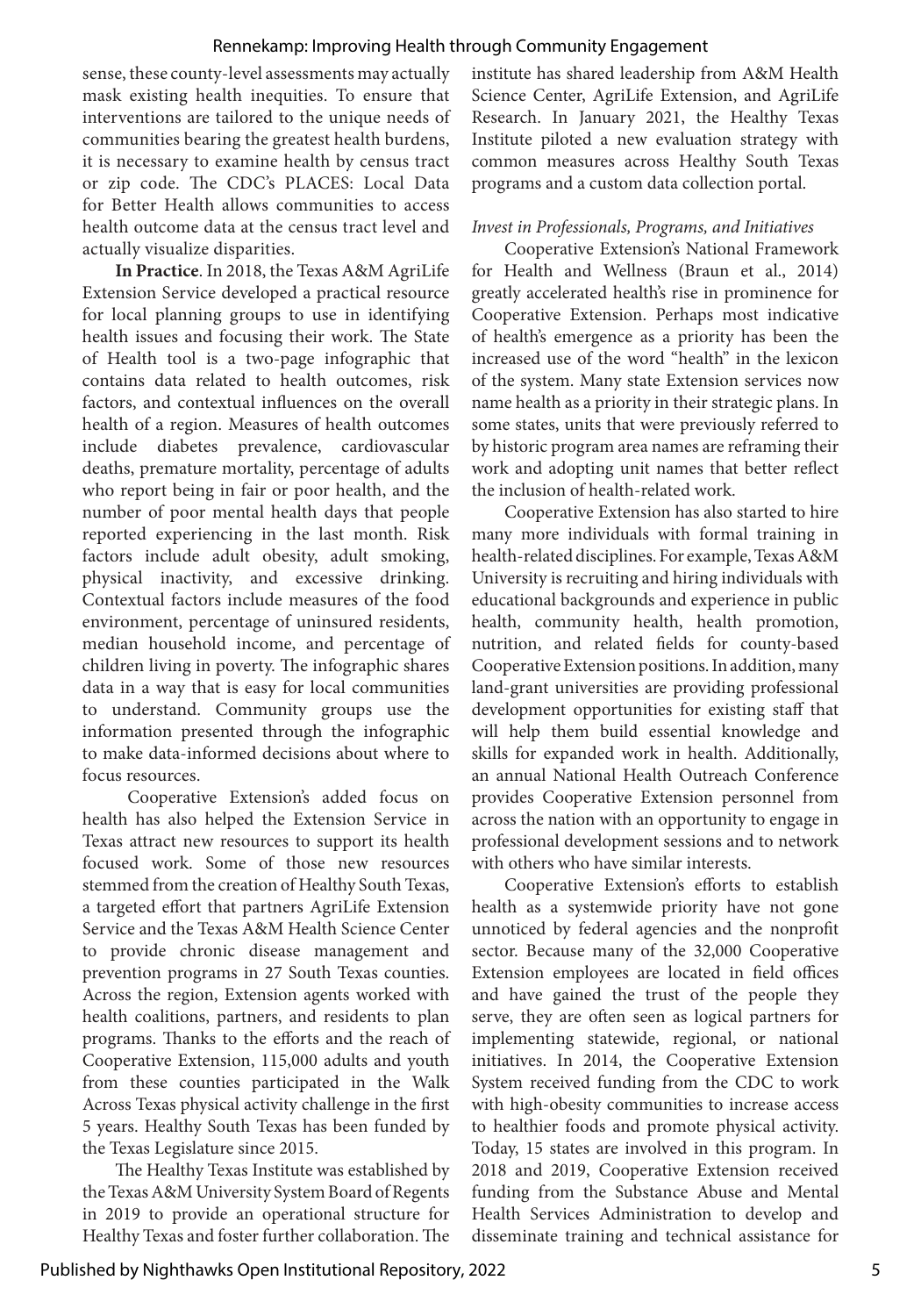rural communities related to opioid issues. Many of these partnerships were enabled by capacity and competitive funding made available by the National Institute of Food and Agriculture.

Additionally, RWJF has provided funding for the Well Connected Communities Initiative, a program jointly run by the National 4-H Council and Cooperative Extension staff. The initiative works to establish local coalitions that can develop and implement action plans to address public health priorities. In addition to supporting coalition building activities in communities across the nation, RWJF is also investing in systems change interventions across the Cooperative Extension System to support its work toward ensuring that all people can be as health as they can be. Major advances resulting from this initial investment by RWJF have included the hiring of an Extension health director, identification of institutional contacts for health and well-being at each land-grant institution, and the creation of an online professional community to facilitate collaboration and peer learning among Extension faculty and staff.

**In Practice**. In 2021, Cooperative Extension become involved in a partnership with the CDC to promote the uptake of COVID-19 vaccines. Because county-based Cooperative Extension staff live and work with the people they serve, they are trusted ambassadors for sciencebased knowledge and interventions in their communities, and they are well versed in multiple strategies and techniques for promoting behavior change. Through this partnership, 72 land-grant institutions are implementing the CDC's Vaccinate with Confidence program within their respective states and are utilizing community engagement techniques to fine-tune messages for the specific populations they are trying to access . Cooperative Extension's broad network of county-based offices has facilitated the implementation of the Vaccinate with Confidence program in places that it had not previously reached.

Additionally, 24 land-grant institutions were selected to pioneer innovative approaches to promoting vaccines—work that will expand the knowledge base surrounding what strategies are best for promoting vaccine uptake with specific populations. Many of these institutions are also categorized as Historically Black Colleges and Universities. These projects extend beyond simple delivery of science-based information about the vaccines: They are full-fledged communityengaged initiatives that involve local residents in designing approaches to promoting vaccine uptake that account for local values, norms, and history. In these projects, Cooperative Extension staff back out of their expert roles to become authentic partners in learning, discovery, and solution finding.

# *Establish Partnerships*

Like the 2014 framework, Cooperative Extension's National Framework for Health Equity and Well-Being identified partnership development as key to advancing Cooperative Extension's health-related work and suggested a number of potential partners that Extension might pursue. Cooperative Extension has a long and rich history of engaging in partnerships with schools, government agencies, and various communitybased organizations to support the delivery of programs at the local level, but until recently Extension offices had few partnerships with healthrelated colleges, schools, and departments on their respective campuses. Many partners are looking for mechanisms by which they can better engage with the residents of their state and Cooperative Extension provides them with a ready-made system for doing so.

On some land-grant university campuses, collaborative work between Cooperative Extension and cross-campus partners is already underway. Frequent partners include colleges of public health, nursing, pharmacy, veterinary medicine, social work, medicine, and dentistry. Collaboration between these colleges and Cooperative Extension have helped Cooperative Extension to obtain needed expertise and have given the partner colleges an "off-the-shelf" mechanism for expanding their community engagement portfolio.

Several published works have also emphasized the importance of establishing closer working relationships with the health care community. New models of health extension as described in Dwyer et al. (2017) and Kaufman et al. (2017) advance innovative strategies for Cooperative Extension institutions to partner with academic medical centers and primary care providers. These articles pointed out that Cooperative Extension offers a wealth of research-based programs that can help patients implement the recommendations of physicians and other health care practitioners. Such programs can increase self-efficacy, help people self-manage chronic conditions, and enhance the daily lives of adults as they age. Another study suggested a need to educate practicing physicians and allied health care providers about Cooperative Extension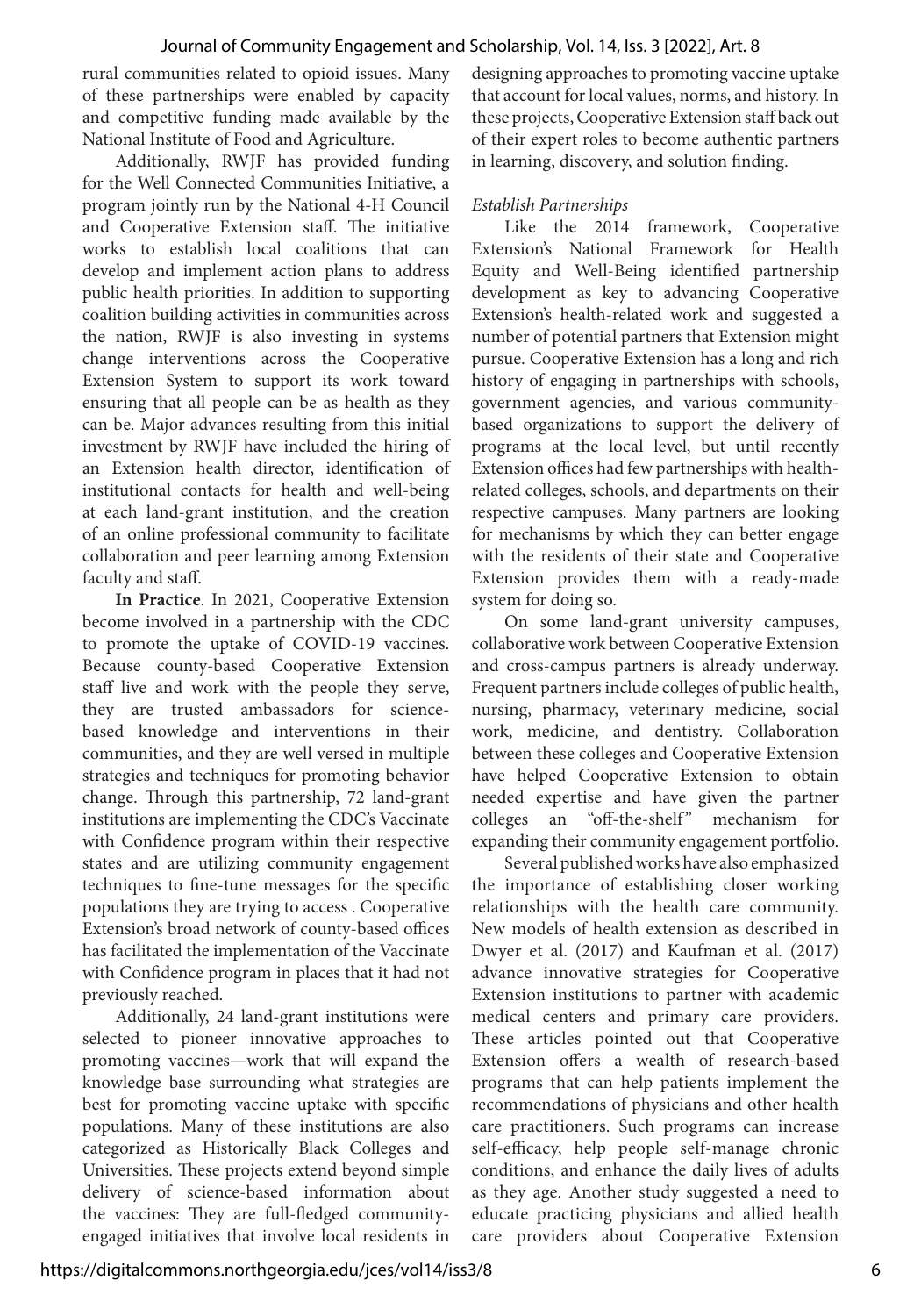(Khan et al., 2020) to facilitate future connections between clinical practice and the community.

Cooperative Extension is also interested in working with the institutions that receive Clinical and Translational Science Awards (Gutter et al., 2020; Savaiano et al., 2017) to help scientists accelerate treatment innovations to reach patients sooner.

**In Practice**. Mississippi State University (MSU) is addressing the shortage of physicians in rural Mississippi through an innovative effort called the Rural Medical and Science Scholars Program (RMSS; Sansing et al., 2019). The program's objective is to increase the number of physicians serving he state by identifying talented and interested rising high school seniors and exposing them to academics and experiences relevant to the life of a family physician. Over the course of the program's tenure, its focus has expanded to included health, science, and other STEM-related careers. Founded in 1998 as the Rural Medical Scholars Program, the program received a name change in 2016 to better represent its broadened scope. RMSS is anchored by forcredit college coursework that introduces students to the broad array of health professions and help them understand the science of public health. The program also includes shadowing experiences, medical school tours, and supplemental workshops to help students discover whether a career in health sciences might be a fit for them. In addition to completing health science college coursework, participants build essential skills in areas that are essential to career success, such as leadership, communication, teamwork, critical thinking, time management, and problem-solving.

To date, 459 scholars have participated in the program, and 70 of the state's 82 counties have sent scholars through the program. Twenty-seven percent of the scholars are students of color, and 63% are female. Approximately 70% of RMSS graduates have gone on to pursue health-related careers: 54 scholars are currently attending or have completed medical school, and 41 scholars are now in residencies or private practice. Numerous testimonials from RMSS alumni have indicated that the program played a key role in their decision to pursue a health- or science-related career.

County-based Extension professionals work directly with public and private schools and homebased school organizations to engage students in the RMSS program, and on-campus faculty members from various MSU departments teach the courses offered in the program. MSU partners with faculty at the University of Mississippi Medical Center as well as a broad range of practicing health care professionals to lead the experiential learning workshops for participants. Older RMSS alumni also serve as mentors for younger RMSS alumni.

Various offices at MSU provide specialized services to the RMSS scholars that help ensure student success and retention. Financial support for the program is provided by the Office of Rural Health and Primary Care, the CREATE Foundation, the Toyota Wellspring Education Fund, and various local hospitals and rural electric cooperatives.

### *Utilize Community Development Approaches*

In their most general sense, community development approaches help communities mobilize for collective action around issues that are important to residents. Community development work ranges in focus from affordable housing and small business development to recreation and the establishment of cooperatives. The community development process often begins with the creation of a multisector community coalition that brings local residents together with the institutions and organizations that serve them.

Community coalitions that focus on health typically include representatives of health and human service providers who engage with racially and ethnically diverse communities in meaningful and significant ways (Anderson et al., 2015). Individuals with lived experience in these communities will also actively participate. These coalitions differ from interagency councils that include only representatives of organizations that serve a particular neighborhood or group of individuals.

Cooperative Extension staff can play many different roles within community coalitions including convening, facilitating, managing, supporting, resourcing, and leading—and they may move in and out of different roles as appropriate. Perhaps Extension's most significant role in a coalition is to connect the community to the knowledge and resources of the broader university. But being an effective coalition member involves moving back and forth between being a teacher and a learner, at times serving as a source of expert-based knowledge as well as listening and learning from the other voices at the table.

One group of stakeholders that is frequently overlooked in the creation of local coalitions is the young people who reside in a community. The inclusion of young people in a local coalition not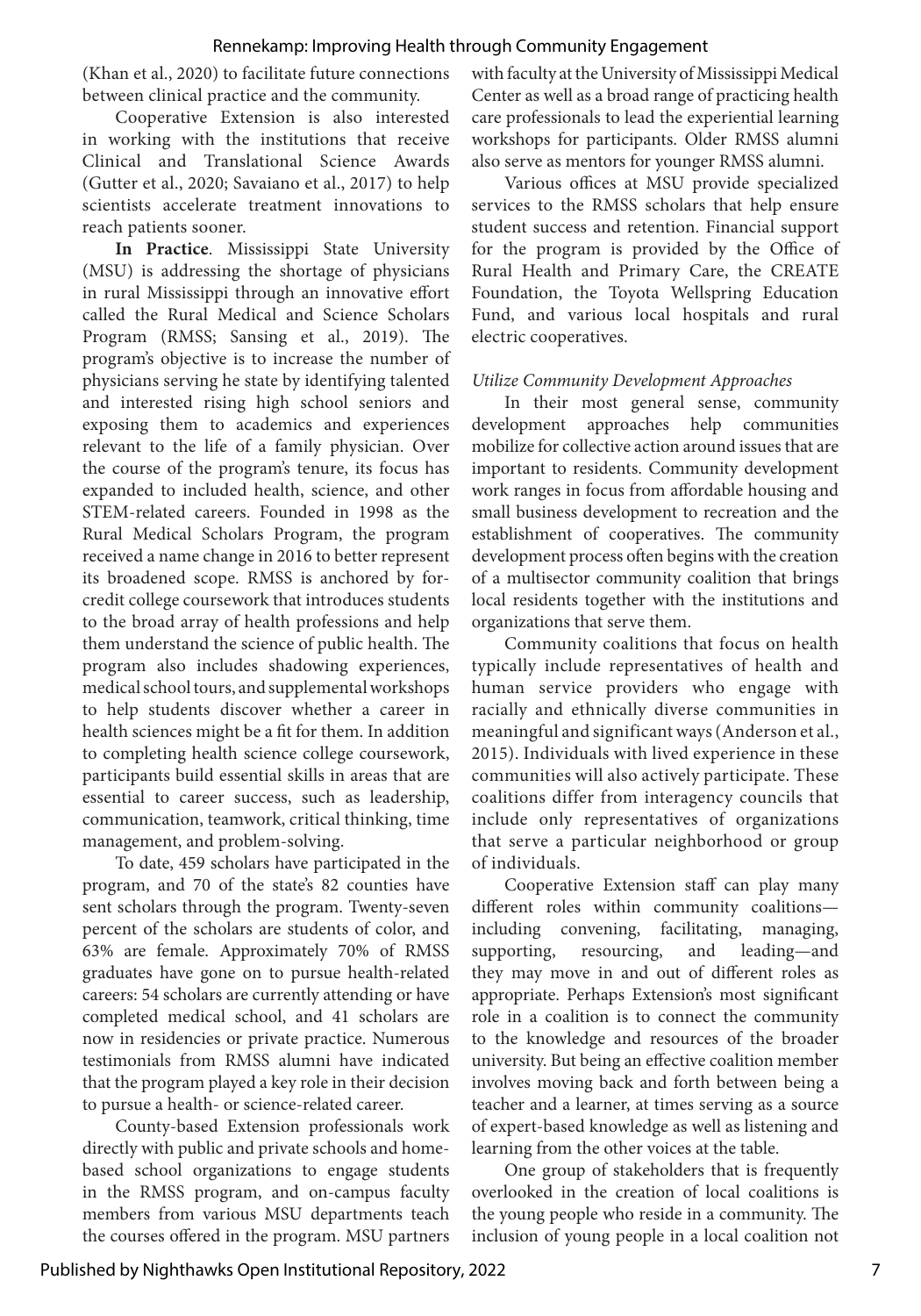only adds a unique perspective to the community assessment and planning process but also helps young people gain valuable skills needed for lifelong civic engagement. All three land-grant universities mentioned so far in this article offer programs that involve young people in leading or participating in local efforts to improve population health. The University of Wisconsin and the Ohio State University have also created youth volunteer programs focused on health.

**In Practice**. The Healthy Texas Youth Ambassador Program uses a peer education approach to address youth health issues such as obesity, distracted driving, and stress management. Peer educators are often more effective messengers than adults because they are viewed as being more in tune with young people's perspectives on health and safety issues (Weisz & Black, 2010; Yip et al., 2015). Ambassadors are required to fulfill 40 hours of service at the local level, and they work directly with county Extension educators to identify local health issues, develop plans to address those issues, and implement programs within their communities. Since 2018, youth ambassadors have proven their worth by contributing over 21,000 hours of service and reaching more than 206,000 Texans.

In Mississippi, Junior Master Wellness Volunteers are improving population health by advancing health literacy and promoting healthy lifestyle choices in the communities where they live. The program is offered by the MSU 4-H Youth Development Program in partnership with the University of Mississippi Medical Center. The program operated as a pilot program in three counties from 2014–2016 and was first offered statewide beginning in 2017 (Moak et al., 2020). Volunteers first learn about the health issue that their cohort will address and then complete a community service project aimed at putting what they learned into practice. Youth service projects have included organizing a physical activity challenge for community members, developing health education messages for public works personnel, promoting dental hygiene to kindergarteners, coordinating health fairs, and promoting various health messages via social media. As of January 2021, 1,239 youth volunteers had reached 71,820 Mississippians through their local efforts.

# **Embracing the Cooperative Extension Model**

In 2007, the University of New Mexico Health Sciences Center (UNM HSC) established a new Office of Community Health to address health equity issues across New Mexico through a focus on social determinants of health. However, the University of New Mexico (UNM) lacked the community presence of its land-grant partner, New Mexico State University (NMSU), which operated the state's Extension service. Knowing of Cooperative Extension, UNM leaders developed a two-pronged plan of (a) developing a partnership with NMSU to grow the portfolio of health-related work occurring through Cooperative Extension and (b) developing its own network of Health Extension Regional Offices (HEROs).

Early collaborative work between the institutions (Kaufman et al., 2017) resulted in a widespread effort to disseminate information about the New Mexico health insurance exchange through local Extension offices. In return, the UNM HSC helped teach youth enrolled in NMSU's 4-H Youth Development Program about careers in the health sciences.

But it was the rollout of HEROs across the state that increased UNM HSC's capacity to engage in community-based work of its own. HEROs are chosen by and live in the communities they serve. They are usually masters-level professionals with training in a health field relevant to community needs (Kaufman et al., 2019). Their task is to bring UNM's resources to the "front door" of New Mexico communities as they grapple with the root causes of poor health. HEROs' work can range from assisting with the development of food hubs to training tribal elders how to access sciencebased information on chronic diseases. HEROs also train many community health workers across New Mexico and provide undocumented immigrants with information regarding their rights to services. They routinely collaborate with Cooperative Extension agents, health department staff, county health counsels, and local nonprofits, bringing their own unique set of resources from UNM HSC to the community.

### **Discussion**

While recognized mainly for their contributions to health care in the form of medical education, clinical care, and biomedical research, the nation's colleges and universities can play a critical and cost-effective role in upstream efforts designed to keep people healthy rather than waiting to treat them until they have become ill. Currently, the work of Cooperative Extension focuses on the diffusion of sciencebased information meant to encourage people to adopt healthy behaviors. But individual behavior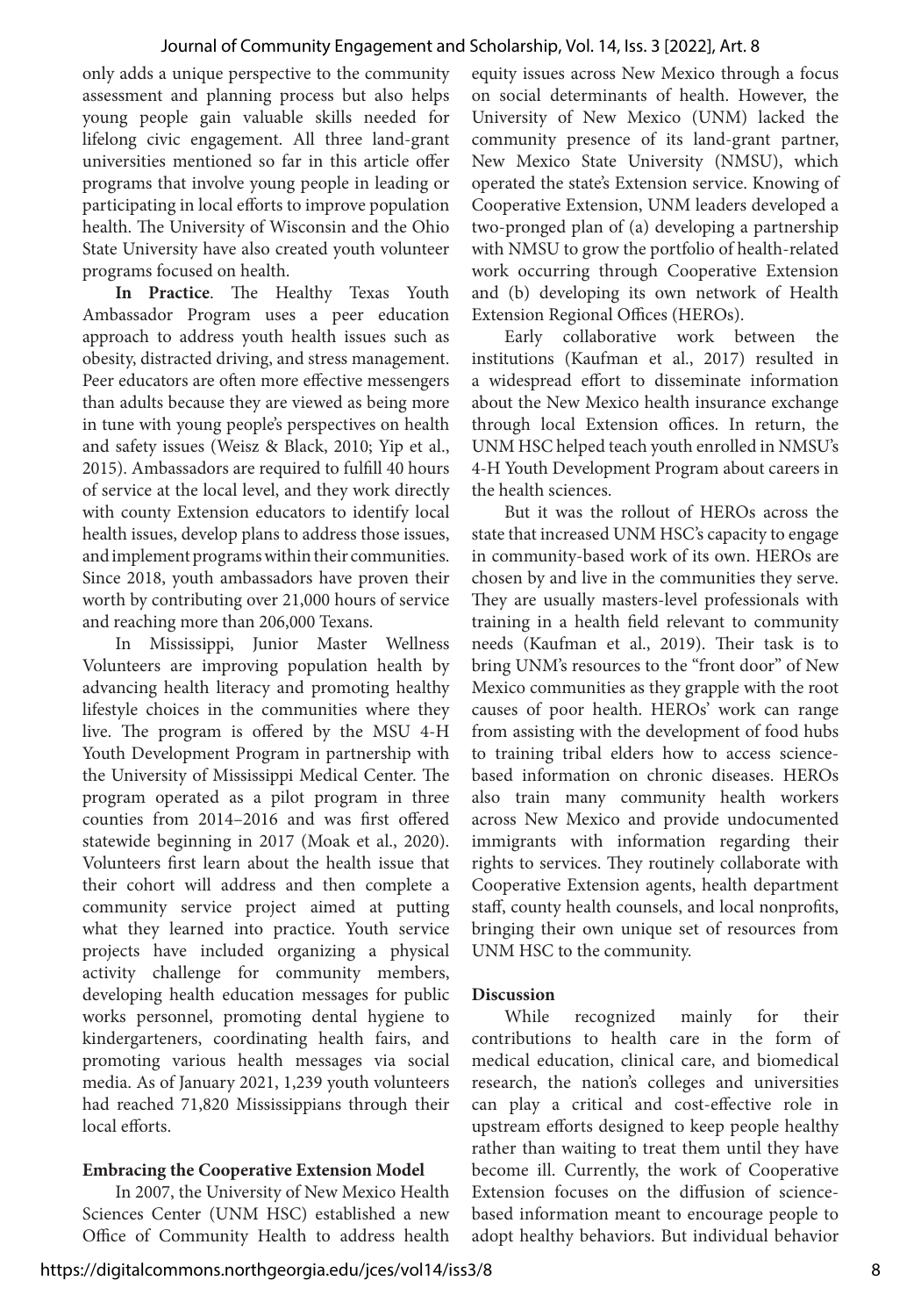accounts for only a small portion of one's overall health. Dwarfing the role of individual behavior is the context or environment in which people live their lives. In order to influence that context, Cooperative Extension faculty and staff must change the way they go about their work. They are learning to move in and out of their expert roles, at times becoming organizers, facilitators, managers, resource providers, and relationship brokers for collective action aimed at addressing the root causes of health inequity.

Collective action can have a universal or precision focus. While universal health campaigns can produce incremental improvements in various measures of community health, they often do little to remediate the disparities in health outcomes that exist between groups. When universal approaches designed to reach the entire population are coupled with precision approaches that address the needs of those suffering the poorest outcomes, communities can close the gaps that exist between groups while simultaneously improving the health status of all members of a community.

Advances in informatics and data visualization are making it easier than ever to obtain powerful community-level data that help indicate who is thriving or struggling. But community voice, including the perspective of young people, helps give meaning to the data obtained and can help explain why the data are telling a particular story. Colleges and universities possess unique skills in data analysis and group facilitation. Bringing that expertise to communities can supercharge a community's efforts to design precision approaches to serve those who need the greatest assistance in achieving improved health.

Crucially, the community-engaged work of faculty and staff must be supported and rewarded by their institution. Colleges and universities are in various stages of readiness for promoting community-engaged work (Holland, 2001). They still tend to reward laboratory-based discovery and expert-based teaching in annual reviews and faculty promotion processes. Communityengaged institutions, however, have implemented ways of rewarding faculty and staff who engage with communities in the spirit of mutual benefit and reciprocity, which results in the cocreation of knowledge and relevant solutions to pressing health needs.

At the community level, coalitions can bring multiple voices and perspectives to the process of community problem-solving. Moreover, the work of coalitions tends to be more sustainable, impactful, and better supported than the efforts of any single organization or agency. Effectively addressing complex problems also requires approaches that transcend the boundaries of traditional academic disciplines.

Finally, it is important to recognize that great wisdom lies within communities and their residents. Community development processes surface this hidden expertise in a process of solution finding. These approaches often lie in stark contrast with expert recommendations as to how issues should be addressed.

By implementing the five recommendations of Cooperative Extension's National Framework for Health Equity and Well-Being, higher education can be an effective partner in collective action focused on improving the health of the nation.

#### **References**

Anderson, L.M., Adeney, K.L., Shinn, C., Safranek, S., Buckner-Brown, J., & Krause, L.K. (2015). Community coalition-driven interventions to reduce health disparities among racial and ethnic minority populations. *Cochrane Database of Systematic Reviews*, *15*(6), Article CD009905. https://doi.org/10.1002/14651858.CD009905.pub2

Braun, B., Bruns, K., Cronk, L., Kirk Fox, L., Koukel, S., Le Menestrel, S., Lord, L.M., Reeves, C., Rennekamp, R., Rice, C., Rodgers, M., Samuel, J., Vail, A., & Warren, T. (2014). *Cooperative extension's national framework for health and wellness*. Association of Public and Land-grant Universities. https://www.aplu.org/members/ commissions/food-environment-and-renewableresources/CFERR\_Library/national-frameworkfor-health-and-wellness/file

Braveman, P., Arkin, E., Orleans, T., Proctor, D., and Plough, A. (2017). *What Is Health Equity? And What Difference Does a Definition Make?* Robert Wood Johnson Foundation. https:// nccdh.ca/images/uploads/comments/RWJ\_ Foundation\_-\_What\_Is\_Health\_Equity.pdf

Burton, D., Canto, A., Coon, T., Eschbach, C., Gunn, J., Gutter, M., Jones, M., Kennedy, L., Martin, K., Mitchell, A., O'Neal, L., Rennekamp, R., Rodgers, M., Stluka, S., Trautman, K., & York, D. (2021). *Cooperative extension's national framework for health equity and wellbeing*. Extension Committee on Organization and Policy. https://www.aplu.org/members/commissions/ food-environment-and-renewable-resources/boardon-agriculture-assembly/cooperative-extensionsection/ecop-members/ecop-documents/2021%20 EquityHealth%20Full.pdf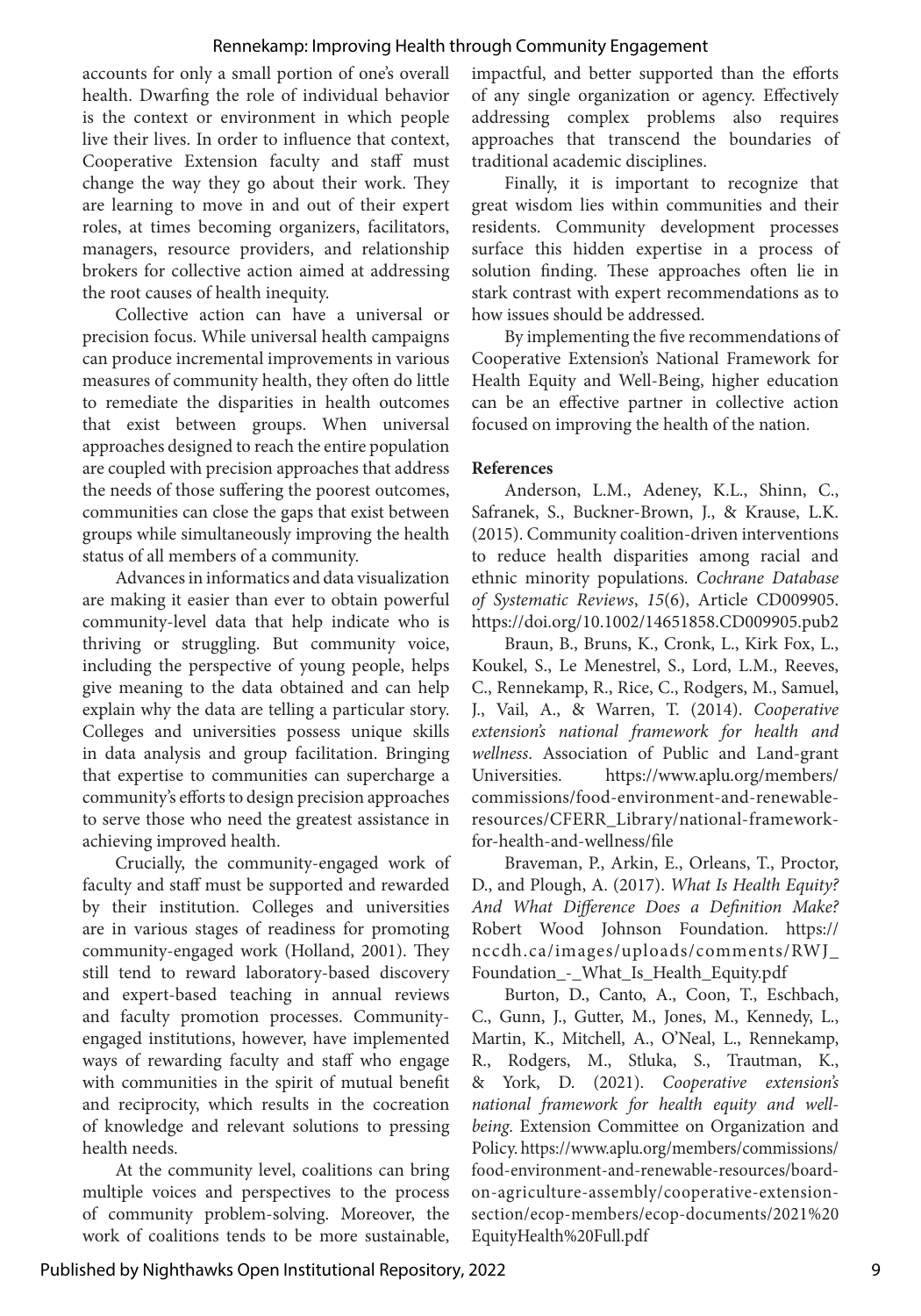Centers for Disease Control and Prevention. (2018). *Health-related quality of life (HRQOL): Well-being concepts*. https://www.cdc.gov/hrqol/ wellbeing.htm

Community Commons. (n.d.). *Seven vital conditions for health and well-being.* https://www. communitycommons.org/collections/Seven-Vital-Conditions-for-Health-and-Well-Being

Dwyer, J.W., Contreras, D., Eschbach, C.L., Tiret, H., Newkirk, C., Carter, E., & Cronk, L. (2017). Cooperative extension as a framework for health extension: The Michigan State University model. *Academic Medicine*, *92*(10), 1416–1420. https://doi.org/10.1097/ACM.0000000000001640

Gutter, M.S., O'Neal, L.J., Riportella, R., Sugarwala, L., Mathias, J., Vilaro, M. J., Paige, S.R., Szurek, S.M., Navarro, G., Baralt, C., & Rhyne, R. (2020). Promoting community health collaboration between CTSA programs and cooperative extension to advance rural health equity: Insights from a national un-meeting. *Journal of Clinical and Translational Science*, *4*(5), 377–383. https://doi. org/10.1017/cts.2020.13

Holland, B.A. (2001). A comprehensive model for assessing service-learning and communityuniversity partnerships. *New Directions for Higher Education*, *114*, 51–60.

Kaufman, A., Boren, J., Koukel, S., Ronquillo, F., Davies, C., & Nkouaga, C. (2017). Agriculture and health sectors collaborate in addressing population health. *Annals of Family Medicine*, *15*(5), 475–480. https://doi.org/10.1370/afm.2087

Kaufman, A., Dickinson W.P., Fagnan, L.J., Duffy, F.D., Parchman, M.L., & Rhyne, R.L. (2019). The role of health extension in practice transformation and community health improvement: Lessons from 5 case studies. *Annals of Family Medicine*, *17*(Suppl 1), S67–S72. https:// doi.org/10.1370/afm.2409

Khan, T., Eschbach, C., Cuthbertson, C. A., Newkirk, C., Contreras, D., & Kirley, K. (2020). Connecting primary care to communitybased education: Michigan physicians' familiarity with extension programs. *Health Promotion Practice*, *21*(2), 175–180*.*https://doi. org/10.1177/1524839919868980

Lee-Kwan, S.H., Moore, L.V., Blanck, H.M., Harris, D.M., & Galuska, D. (2017). Disparities in state-specific adult fruit and vegetable consuption – United States, 2015. *Morbidity and Mortality Weekly Reports*, *66*(45), 1241–1247. https://doi. org/10.15585/mmwr.mm6645a1

Moak, R., Buys, D., Sansing, A., Harris-Speight, J., Steen, J., & deShazo, R.D. (2020). Teenagers as health screeners and educators. The evolution of the Mississippi State University Junior Master Wellness Volunteer Program and results of a pilot study. *Journal of the Mississippi State Medical Association*, *61*(10), 335–240.

New Economics Foundation. (2012). *Measuring well-being: A guide for practitioners.* https:// b.3cdn.net/nefoundation/8d92cf44e70b3d16e6\_ rgm6bpd3i.pdf

powell, j. a., Menendian, S., & Ake, W. (2019). *Targeted universalism: Policy & practice*. Haas Institute for a Fair and Inclusive Society, University of California, Berkeley. https://belonging.berkeley. edu/targeteduniversalism

Physical Activity Guidelines Advisory Committee. (2018). *2018 Physical Activity Guidelines Advisory Committee Scientific Report.* Washington, DC: U.S. Department of Health and Human Services. https://health.gov/sites/default/files/2019-09/PAG\_ Advisory\_Committee\_Report.pdf

Pronk, N., Kleinman, D.V., Goekler, S.F., Ochiai, E., Blakey, C., & Brewer, K.H. (2021). Promoting Health and Well-being in Healthy People 2030. *Journal of Public Health Management and Practice*, *27*(Suppl 6), S242–S248. https://doi. org/10.1097/PHH.0000000000001254

Sansing, A., Buys, D.R., Evans, M.W., Downey, L., & Harris-Speight, J. (2019). Rural medical scholars program: Filling the gap for health-care and public health leaders in Mississippi. *Journal of Public Health in the Deep South*, *1*(1).

Savaiano, D.A., Lynch, K.H., Vandergraff, D.J., Wiehe, S.E., Staten, L.K., & Miller, D.K. (2017). The Purdue Extension and Indiana CTSI's Community Health Partnerships collaboration: An innovative, generalizable, state-wide model to help communities build a culture of health. *Journal of Clinical and Translational Science*, *1*(5), 292–295. https://doi.org/10.1017/cts.2017.300

Secretary's Advisory Committee for Healthy People 2030. (2018). *Issue briefs to inform development and implementation of Healthy People 2030.* U.S. Department of Health and Human Services. https://www.healthypeople.gov/sites/ default/files/HP2030\_Committee-Combined-Issue%20Briefs\_2019-508c.pdf

Slawson, R.G. (2012). Medical training in the United States prior to the Civil War. *Journal of Evidence-Based Integrative Medicine*, *17*(1), 11–27. https://doi.org/10.1177/2156587211427404